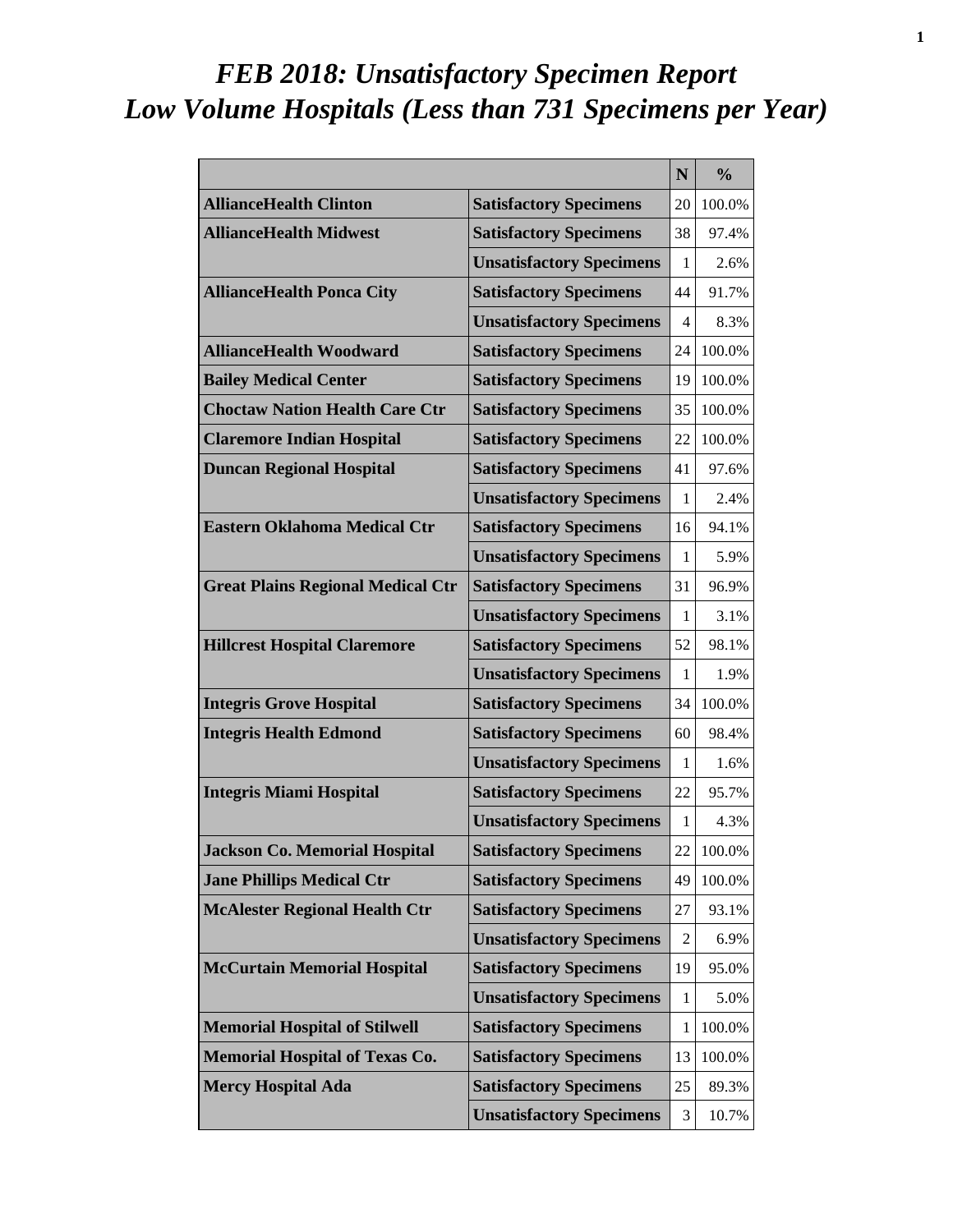# *FEB 2018: Unsatisfactory Specimen Report Low Volume Hospitals (Less than 731 Specimens per Year)*

|                                        |                                 | N  | $\frac{0}{0}$ |
|----------------------------------------|---------------------------------|----|---------------|
| <b>Northeastern Health System</b>      | <b>Satisfactory Specimens</b>   | 12 | 92.3%         |
|                                        | <b>Unsatisfactory Specimens</b> | 1  | 7.7%          |
| <b>OSU Medical Center</b>              | <b>Satisfactory Specimens</b>   | 20 | 95.2%         |
|                                        | <b>Unsatisfactory Specimens</b> | 1  | 4.8%          |
| <b>Southwestern Medical Center</b>     | <b>Satisfactory Specimens</b>   | 53 | 100.0%        |
| <b>St. John Owasso</b>                 | <b>Satisfactory Specimens</b>   | 40 | 100.0%        |
| <b>St. Mary's Regional Medical Ctr</b> | <b>Satisfactory Specimens</b>   | 34 | 97.1%         |
|                                        | <b>Unsatisfactory Specimens</b> | 1  | 2.9%          |
| <b>Weatherford Regional Hospital</b>   | <b>Satisfactory Specimens</b>   | 10 | 83.3%         |
|                                        | <b>Unsatisfactory Specimens</b> | 2  | 16.7%         |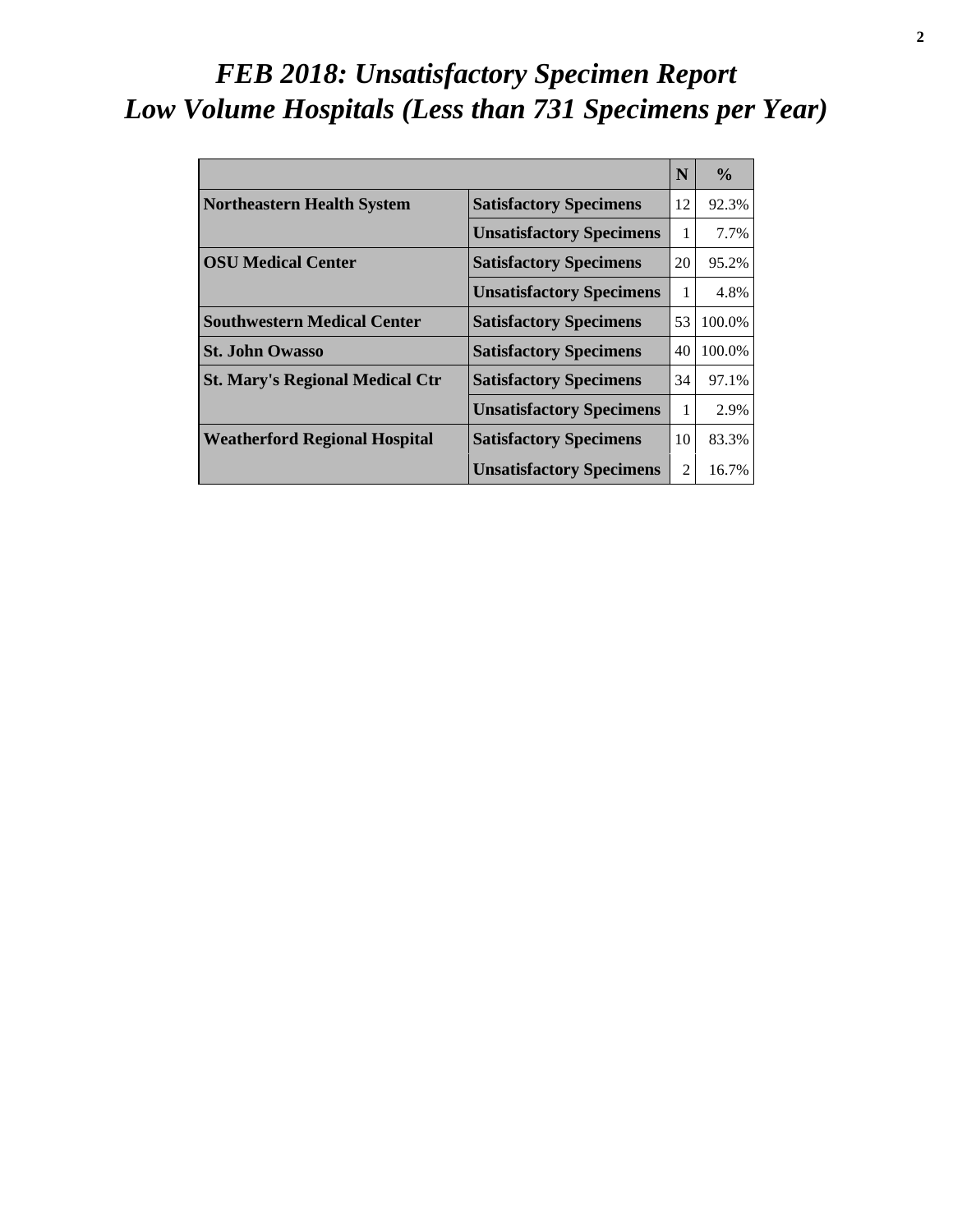#### *FEB 2018: Unsatisfactory Specimen Report Low Volume Hospitals (Less than 731 Specimens per Year)*

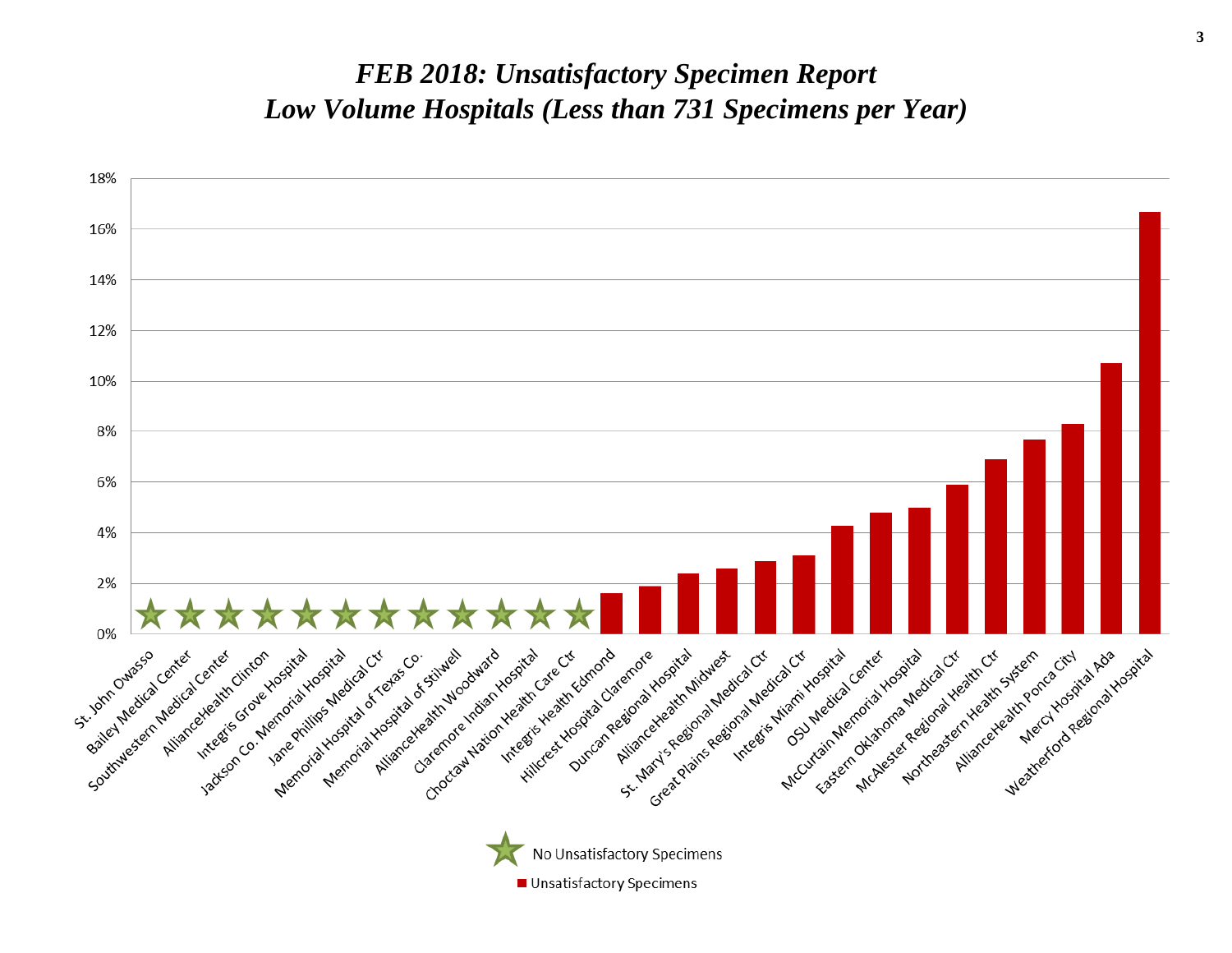# *FEB 2018: Unsatisfactory Specimen Report Medium Volume Hospitals (731-2499 Specimens per Year)*

|                                          |                                 | N   | $\frac{0}{0}$ |
|------------------------------------------|---------------------------------|-----|---------------|
| <b>AllianceHealth Deaconess</b>          | <b>Satisfactory Specimens</b>   | 39  | 97.5%         |
|                                          | <b>Unsatisfactory Specimens</b> | 1   | 2.5%          |
| <b>AllianceHealth Durant</b>             | <b>Satisfactory Specimens</b>   | 72  | 96.0%         |
|                                          | <b>Unsatisfactory Specimens</b> | 3   | 4.0%          |
| <b>Chickasaw Nation Medical Ctr</b>      | <b>Satisfactory Specimens</b>   | 74  | 97.4%         |
|                                          | <b>Unsatisfactory Specimens</b> | 2   | 2.6%          |
| <b>Comanche Co. Memorial Hosp</b>        | <b>Satisfactory Specimens</b>   | 112 | 97.4%         |
|                                          | <b>Unsatisfactory Specimens</b> | 3   | 2.6%          |
| <b>Hillcrest Hospital South</b>          | <b>Satisfactory Specimens</b>   | 106 | 97.2%         |
|                                          | <b>Unsatisfactory Specimens</b> | 3   | 2.8%          |
| <b>Integris Bass Baptist Health Ctr</b>  | <b>Satisfactory Specimens</b>   | 60  | 95.2%         |
|                                          | <b>Unsatisfactory Specimens</b> | 3   | 4.8%          |
| <b>Integris Canadian Valley Hospital</b> | <b>Satisfactory Specimens</b>   | 55  | 98.2%         |
|                                          | <b>Unsatisfactory Specimens</b> | 1   | 1.8%          |
| <b>Integris Southwest Medical Ctr</b>    | <b>Satisfactory Specimens</b>   | 69  | 95.8%         |
|                                          | <b>Unsatisfactory Specimens</b> | 3   | 4.2%          |
| <b>Lakeside Women's Hospital</b>         | <b>Satisfactory Specimens</b>   | 123 | 100.0%        |
| <b>Mercy Hospital Ardmore</b>            | <b>Satisfactory Specimens</b>   | 66  | 97.1%         |
|                                          | <b>Unsatisfactory Specimens</b> | 2   | 2.9%          |
| <b>Saint Francis Hospital South</b>      | <b>Satisfactory Specimens</b>   | 58  | 96.7%         |
|                                          | <b>Unsatisfactory Specimens</b> | 2   | 3.3%          |
| <b>Saint Francis Muskogee</b>            | <b>Satisfactory Specimens</b>   | 45  | 97.8%         |
|                                          | <b>Unsatisfactory Specimens</b> | 1   | 2.2%          |
| <b>St. Anthony Hospital</b>              | <b>Satisfactory Specimens</b>   | 107 | 98.2%         |
|                                          | <b>Unsatisfactory Specimens</b> | 2   | 1.8%          |
| <b>St. Anthony Shawnee Hospital</b>      | <b>Satisfactory Specimens</b>   | 65  | 100.0%        |
| <b>Stillwater Medical Center</b>         | <b>Satisfactory Specimens</b>   | 69  | 97.2%         |
|                                          | <b>Unsatisfactory Specimens</b> | 2   | 2.8%          |
| <b>WW Hastings Indian Hospital</b>       | <b>Satisfactory Specimens</b>   | 48  | 94.1%         |
|                                          | <b>Unsatisfactory Specimens</b> | 3   | 5.9%          |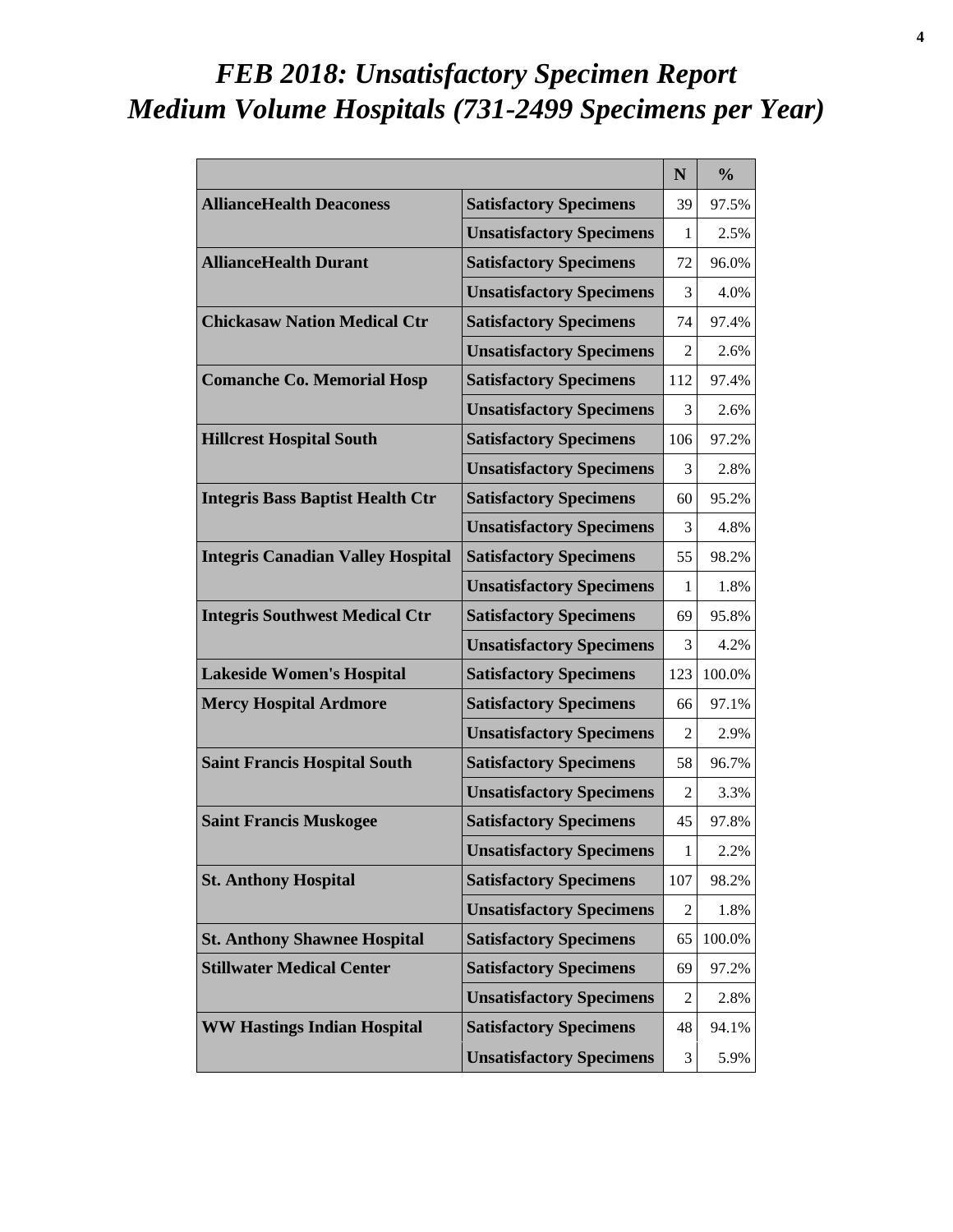#### *FEB 2018: Unsatisfactory Specimen Report Medium Volume Hospitals (731-2499 Specimens per Year)*

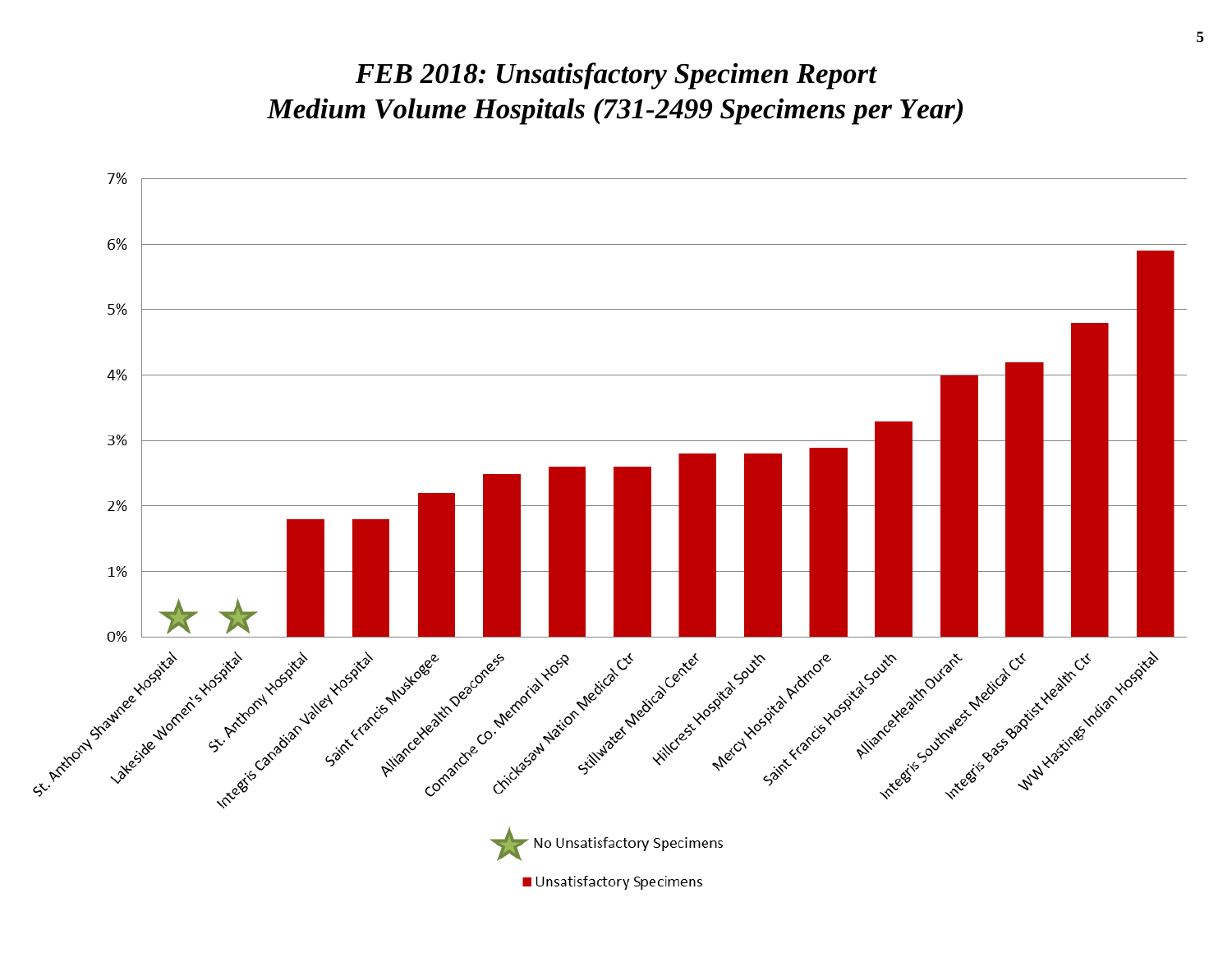# *FEB 2018: Unsatisfactory Specimen Report High Volume Hospitals (2500 or More Specimens per Year)*

|                                          |                                 | N                           | $\frac{6}{6}$ |
|------------------------------------------|---------------------------------|-----------------------------|---------------|
| <b>Children's Hosp at OU Medical Ctr</b> | <b>Satisfactory Specimens</b>   | 352                         | 99.4%         |
|                                          | <b>Unsatisfactory Specimens</b> | $\mathcal{D}_{\mathcal{L}}$ | 0.6%          |
| <b>Hillcrest Medical Center</b>          | <b>Satisfactory Specimens</b>   | 258                         | 98.9%         |
|                                          | <b>Unsatisfactory Specimens</b> | 3                           | 1.1%          |
| <b>Integris Baptist Medical Ctr-OKC</b>  | <b>Satisfactory Specimens</b>   | 218                         | 99.5%         |
|                                          | <b>Unsatisfactory Specimens</b> | 1                           | 0.5%          |
| <b>Mercy Hospital Oklahoma City</b>      | <b>Satisfactory Specimens</b>   | 294                         | 98.7%         |
|                                          | <b>Unsatisfactory Specimens</b> | $\overline{4}$              | 1.3%          |
| <b>Norman Regional Health System</b>     | <b>Satisfactory Specimens</b>   | 205                         | 98.6%         |
|                                          | <b>Unsatisfactory Specimens</b> | 3                           | 1.4%          |
| <b>Saint Francis Hospital</b>            | <b>Satisfactory Specimens</b>   | 429                         | 98.2%         |
|                                          | <b>Unsatisfactory Specimens</b> | 8                           | 1.8%          |
| <b>St. John Medical Center</b>           | <b>Satisfactory Specimens</b>   | 215                         | 96.4%         |
|                                          | <b>Unsatisfactory Specimens</b> | 8                           | 3.6%          |